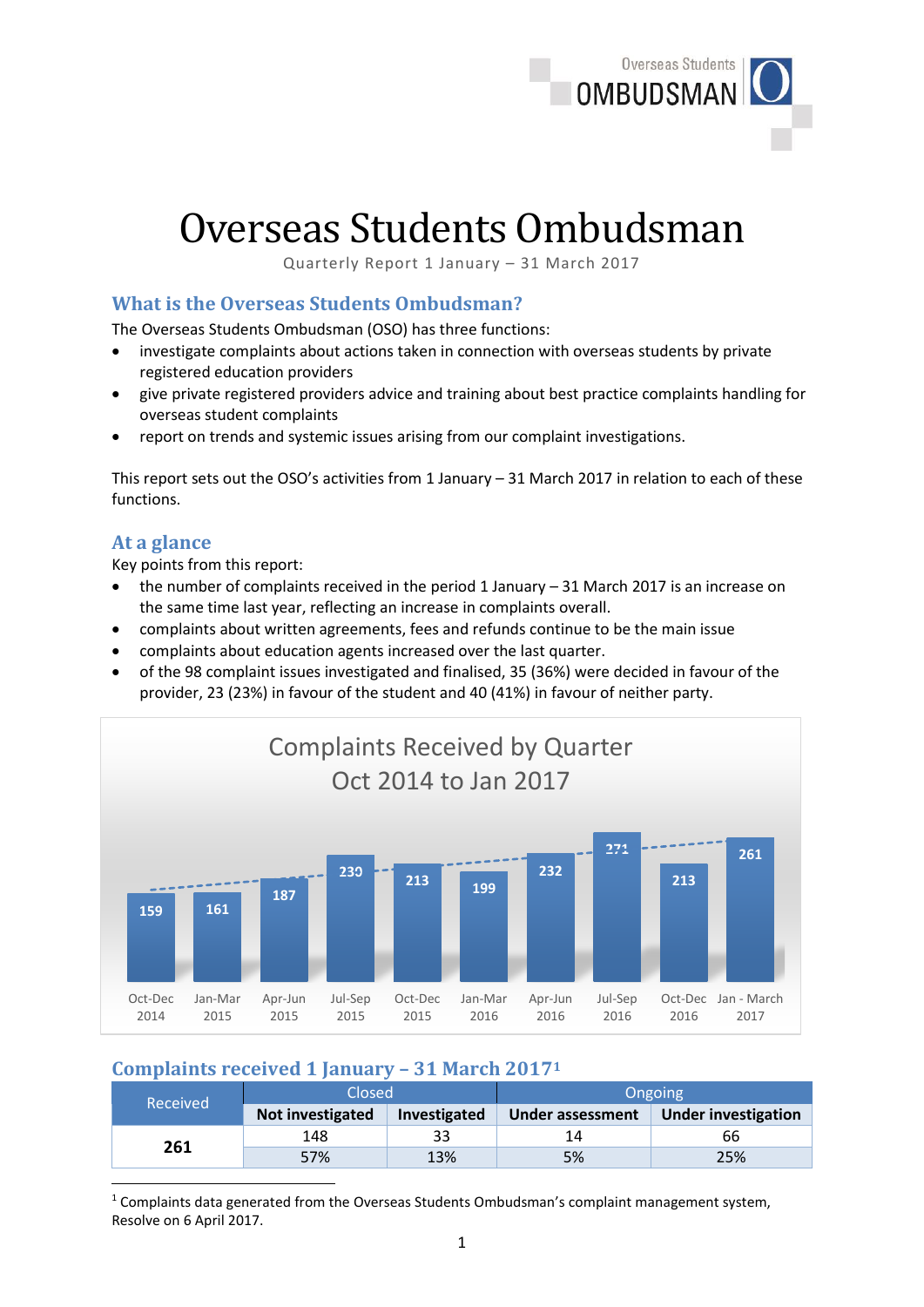

| <b>Finalised</b> | <b>Not</b><br>investigated | Investigated | Investigated<br>- number of<br><b>Issues</b> | <b>Outcome Found in Favour of</b> |         |                |
|------------------|----------------------------|--------------|----------------------------------------------|-----------------------------------|---------|----------------|
| 231              | 153                        | 78           |                                              | Provider                          | Student | <b>Neither</b> |
|                  |                            |              |                                              | 98                                | 35      | 23             |
|                  | 66%                        | 34%          |                                              | 36%                               | 23%     | 41%            |

## **Complaints finalised 1 January – 31 March 2017<sup>2</sup>**

The OSO finalised 231 complaints during the 1 January to 31 March 2017 quarter, having investigated 78 issues. We finalised 153 complaints in the quarter without having to investigate (defined as contacting the provider to request information to help us consider the complaint). We are often able to form a view based on the documents the student gives us, resulting in a faster decision for the student and saving education providers time by not having to provide documents to us.

The 78 complaints that the OSO investigated and closed during the 1 January to 31 March 2017 quarter raised 98 separate issues.<sup>3</sup> Of these 98 issues, 35 were decided in favour of the provider, 23 in favour of the student and 40 were in favour of neither party.

## **Complaint issues**

**.** 

The OSO closed 266 complaint issues related to complaints received prior to and during this quarter. Of the issues closed, complaints about provider refund refusals and fee disputes remains the number one complaint issue.



<sup>2</sup> Please note this analysis refers to all complaints closed in the January – March 2017 quarter, including some complaints received prior to the commencement of the quarter.

<sup>&</sup>lt;sup>3</sup> Of which 28 complaints were received, investigated and closed within the quarter. A further 185 complaints were investigated and closed during the quarter which were received in or before the previous quarter.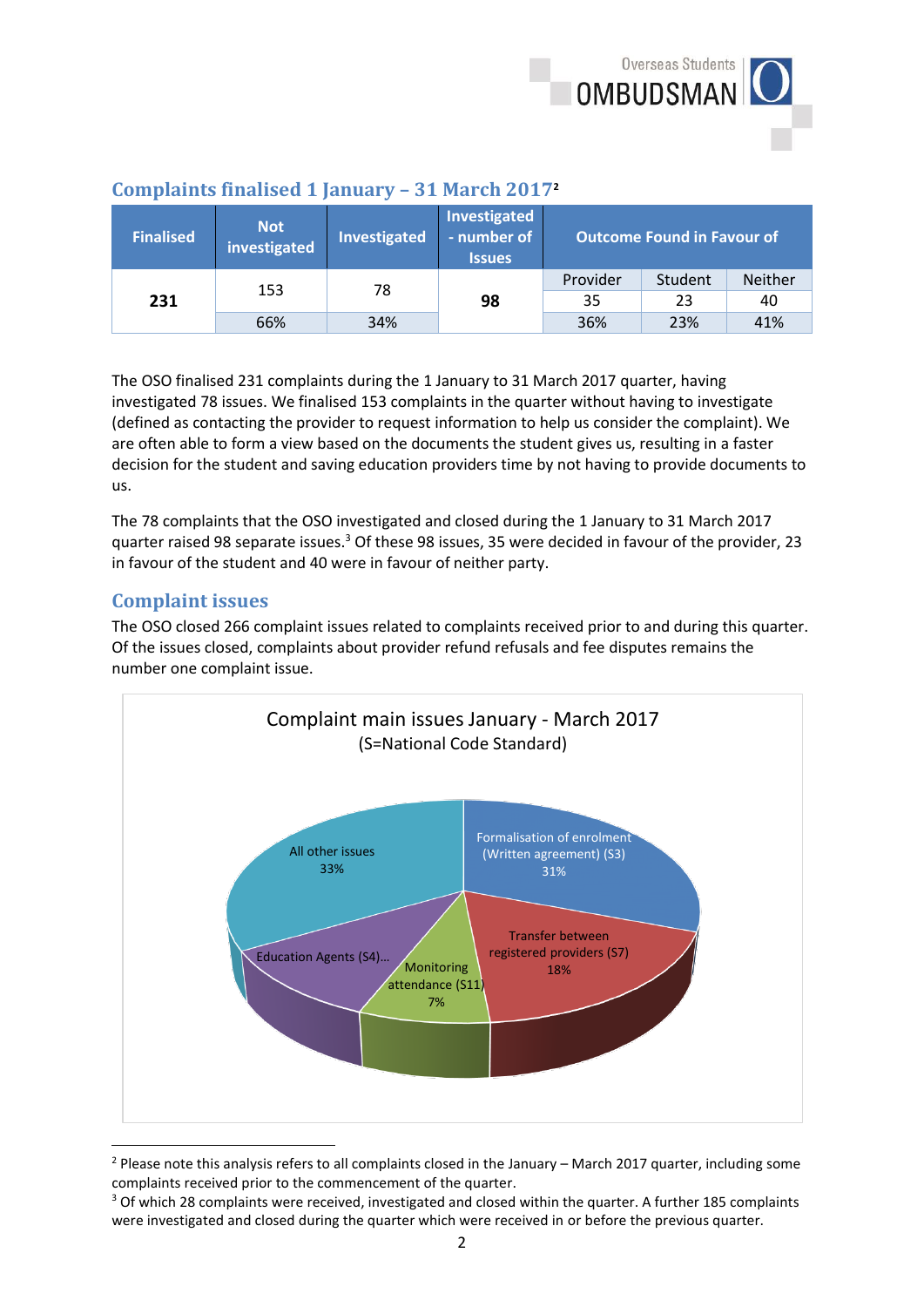

Education agent complaints increased this quarter due to the OSO receiving a number of complaints alleging an education agent has engaged in dishonest practices in enrolling international students with Australian education providers and handling of refunds of tuition fees. We are still investigating some of the complaints and plan to publish an issues paper on this topic in the future.

| <b>ISSUE</b>                                                                 | Jan - Mar<br>2017 | Oct-Dec<br>2016 | <b>July-Sept</b><br>2016 |
|------------------------------------------------------------------------------|-------------------|-----------------|--------------------------|
| Standard 3 - provider refund/fee dispute/written agreement                   | 82                | 90              | 127                      |
| Standard 7 - transfer between registered providers                           | 47                | 51              | 55                       |
| Standard 4 - education agents                                                | 28                | $\mathbf{1}$    | 4                        |
| Standard 11 - monitoring attendance                                          | 20                | 22              | 26                       |
| Standard 10 - monitoring course progress                                     | 18                | 9               | 21                       |
| Standard 13 – deferring, suspending or cancelling the student's<br>enrolment | 13                | 9               | 17                       |
| Out of jurisdiction to investigate <sup>5</sup>                              | 10                | 7               | $\Omega$                 |
| Standard 8 – provider complaints and appeals processes                       | 10                | 11              | 12                       |
| Grades/assessment                                                            | 8                 | 6               | 18                       |
| <b>Graduation Completion Certificate</b>                                     | 5                 | 8               | 8                        |
| Standard 12 - course credit                                                  | 5                 | $\overline{2}$  | $\overline{2}$           |
| Provider default                                                             | 4                 | 6               | 9                        |
| <b>Bullying or harassment</b>                                                | 3                 | 3               | 0                        |
| Standard 1 - marketing information and practices                             | 3                 | $\overline{2}$  | 5                        |
| Standard 2 - student engagement before enrolment                             | 3                 | 3               | $\mathbf{1}$             |
| Standard 14 - staff capability, educational resources and premises           | $\overline{2}$    | 17              | 17                       |
| Work placement/experience                                                    | 2                 | $\Omega$        | 3                        |
| <b>Academic Transcript</b>                                                   | $\mathbf{1}$      | $\overline{2}$  | 5                        |
| Standard 5 - younger students                                                | $\mathbf{1}$      | $\Omega$        | $\overline{2}$           |
| Standard 9 - completion within the expected duration of study                | $\overline{1}$    | $\mathbf{1}$    | $\overline{a}$           |
| <b>Discipline</b>                                                            | $\Omega$          | 3               | 3                        |
| Standard 6 - student support services                                        | $\mathbf 0$       | $\mathbf{1}$    | 0                        |
| <b>Overseas Student Health Cover</b>                                         | $\mathbf 0$       | $\Omega$        | $\mathbf{1}$             |
| Standards for VET accredited courses                                         | $\overline{0}$    | $\Omega$        | $\Omega$                 |
| <b>Total</b>                                                                 | 266               | 254             | 340                      |

#### **Complaint issues closed, 1 January – 31 March 2017, compared to previous quarters<sup>4</sup>**

out of jurisdiction e.g. Discrimination, employment or privacy issues.

**.** 

<sup>4</sup> From the first quarter in 2015-16, the OSO quarterly reports include figures for complaint issues *closed* in each quarter. Previously, the OSO had reported quarterly figures for complaints *received* in a quarter. <sup>5</sup> Out of jurisdiction means the provider was in jurisdiction but the student was out of jurisdiction because they were not a current, former or intending international student visa holder or the issue complained about was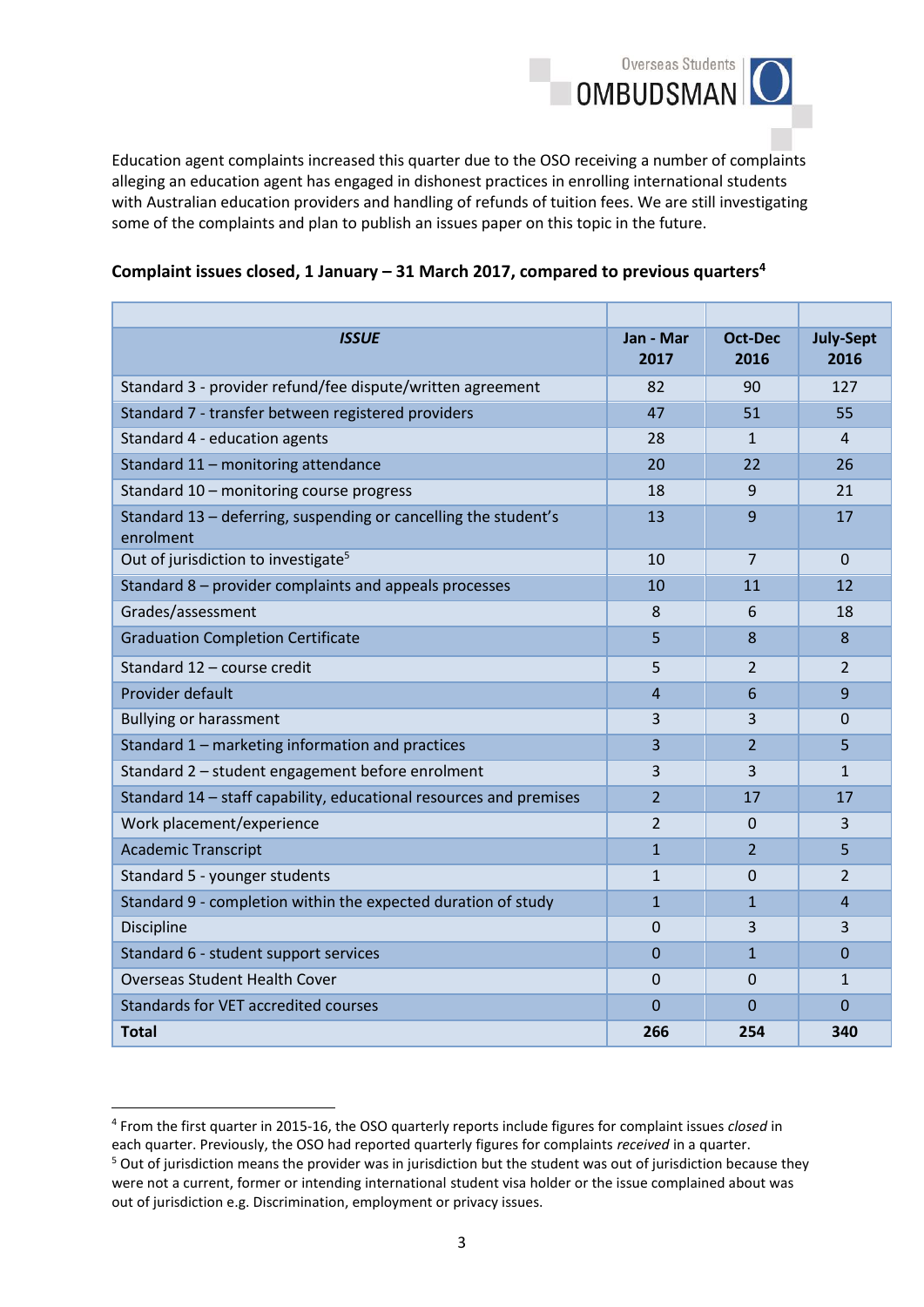

# **Complaints - by education sector**

Most complaint investigations that we undertook and completed during the quarter related to Vocational Education and Training (VET), English Language Intensive Courses for Overseas Students (ELICOS) courses and Higher Education (HE). VET represented the most common course sector for complaints investigated and closed.

The OSO has generally received and investigated more VET complaints than complaints from other sectors which may reflect VET having the highest number of private providers in the OSO's jurisdiction.

|  |  |  | Complaints investigated and closed by education sector |
|--|--|--|--------------------------------------------------------|
|--|--|--|--------------------------------------------------------|

| <b>Sector</b>           | Number of<br>providers <sup>6</sup> | %   | Jan - Mar<br>2017 | %   | Oct - Dec<br>2016 | %   |
|-------------------------|-------------------------------------|-----|-------------------|-----|-------------------|-----|
| <b>VET</b>              | 490                                 | 47% | 33                | 42% | 44                | 56% |
| <b>Schools</b>          | 375                                 | 36% | 3                 | 4%  | $\mathbf 0$       | 0%  |
| ELICOS <sup>7</sup>     | 98                                  | 9%  | 16                | 21% | 18                | 23% |
| <b>Higher Education</b> | 74                                  | 7%  | 17                | 22% | 13                | 16% |
| Non-Award               | 11                                  | 1%  | 9                 | 11% | 4                 | 5%  |
| <b>TOTAL</b>            | 1048                                |     | 78                |     | 79                |     |



**<sup>.</sup>** <sup>6</sup> Number of providers in OSO jurisdiction by PRISMS 'main course sector". Excludes South Australian (SA) providers as, while they are in jurisdiction, we transfer complaint about SA providers to the SA Training Advocate, as recommended by the 2010 Baird Review.

<sup>7</sup> English Language Intensive Courses for Overseas Students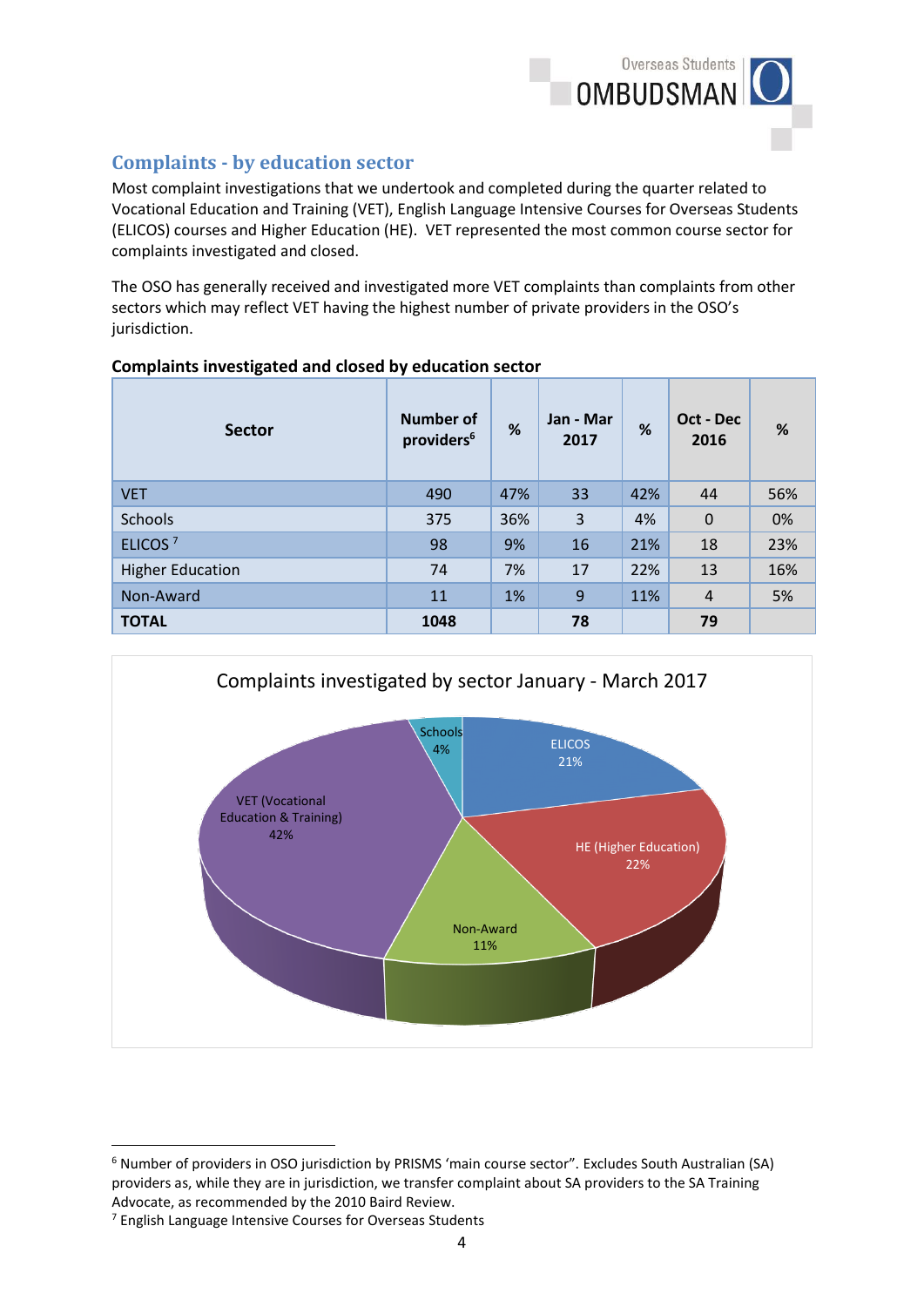

#### **ELICOS Issues investigated and closed (16 complaints with 19 issues)**

| <b>Issue</b> | <b>Number of</b><br>issues | %    |
|--------------|----------------------------|------|
| Standard 11  | 8                          | 42%  |
| Standard 4   | 6                          | 32%  |
| Standard 3   | 3                          | 16%  |
| Standard 13  | 1                          | 5%   |
| Standard 8   | $\mathbf{1}$               | 5%   |
| <b>TOTAL</b> | 19                         | 100% |

#### **HIGHER EDUCATION Issues investigated and closed (17 complaints with 18 issues)**

| <b>Issue</b>      | <b>Number of</b><br><b>issues</b> | %    |
|-------------------|-----------------------------------|------|
| Standard 10       | 7                                 | 39%  |
| Standard 3        | 4                                 | 22%  |
| Standard 7        | 4                                 | 22%  |
| Standard 13       | $\overline{2}$                    | 11%  |
| Grades/Assessment |                                   | 6%   |
| <b>TOTAL</b>      | 18                                | 100% |

#### **NON-AWARD Issues investigated and closed (9 complaints with 14 issues)**

| <b>Issues</b>                 | <b>Number of</b><br><b>issues</b> | %    |
|-------------------------------|-----------------------------------|------|
| Standard 11                   | 6                                 | 43%  |
| Standard 4                    | $\overline{2}$                    | 14%  |
| Standard 8                    | $\mathbf{1}$                      | 7%   |
| Standard 2                    | $\mathbf{1}$                      | 7%   |
| Standard 3                    | $\mathbf{1}$                      | 7%   |
| Standard 7                    | 1                                 | 7%   |
| Standard 13                   | $\mathbf{1}$                      | 7%   |
| <b>Bullying or harassment</b> | 1                                 | 7%   |
| <b>TOTAL</b>                  | 14                                | 100% |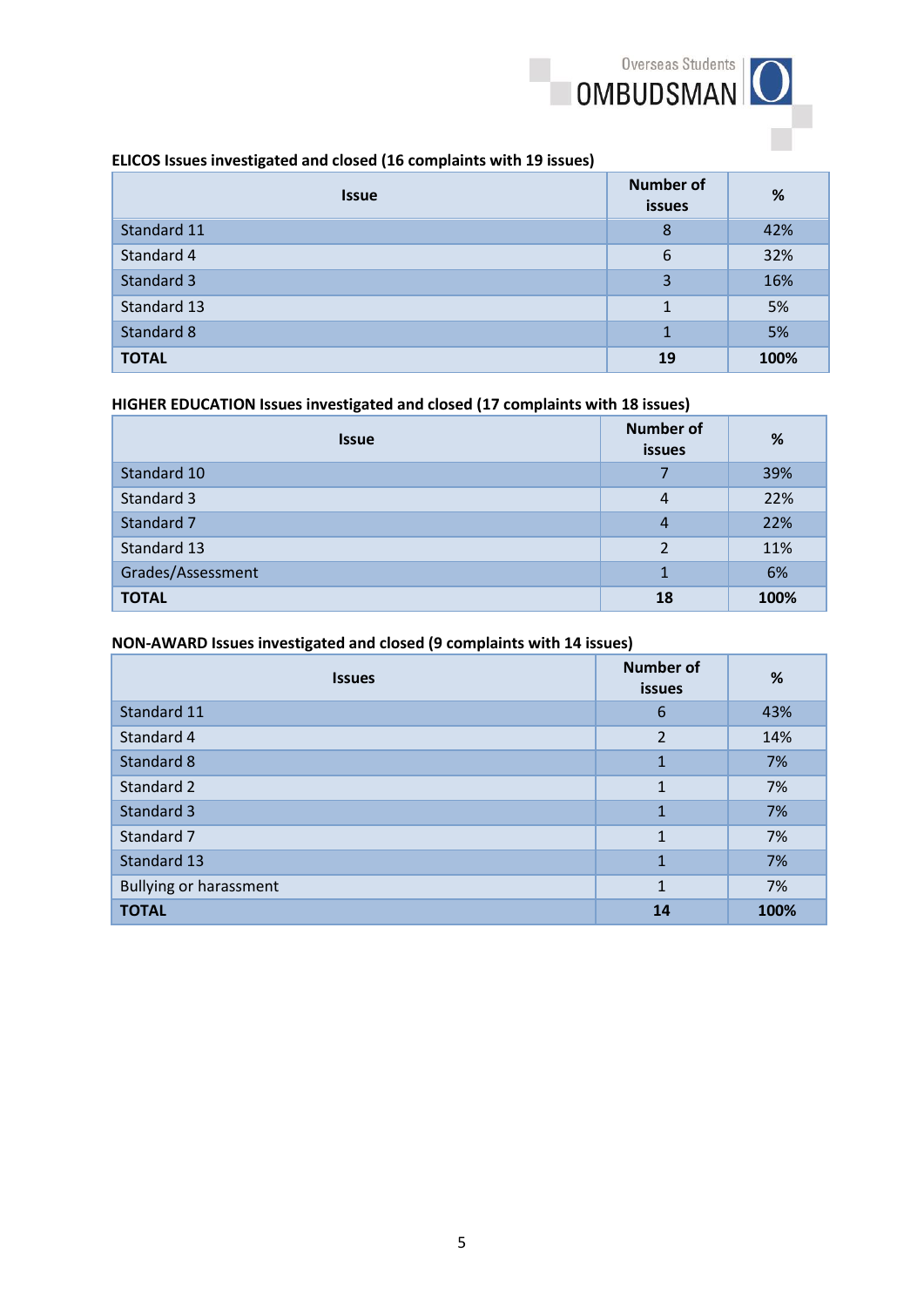

#### **VET Issues investigated and closed (33 complaints with 42 issues)**

| <b>Issues</b>                            | <b>Number of</b><br><b>Issues</b> | %    |
|------------------------------------------|-----------------------------------|------|
| Standard 3                               | 12                                | 36%  |
| Standard 7                               | 9                                 | 21%  |
| Standard 10                              | 7                                 | 17%  |
| Standard 11                              | $\overline{4}$                    | 10%  |
| Standard 4                               | 3                                 | 7%   |
| Standard 8                               | $\mathbf{1}$                      | 2%   |
| Standard 12                              | $\mathbf{1}$                      | 2%   |
| Standard 13                              | $\mathbf{1}$                      | 2%   |
| <b>Academic Transcript</b>               | $\mathbf{1}$                      | 2%   |
| Grades/Assessment                        | $\mathbf{1}$                      | 2%   |
| <b>Graduation Completion Certificate</b> | $\mathbf{1}$                      | 2%   |
| Work placement/experience                | $\mathbf{1}$                      | 2%   |
| <b>TOTAL</b>                             | 42                                | 100% |

#### **SCHOOLS Issues investigated and closed (3 complaints with 5 issues)**

| <b>Issues</b> | <b>Number of</b><br><b>Issues</b> | %    |
|---------------|-----------------------------------|------|
| Standard 3    |                                   | 60%  |
| Standard 5    |                                   | 20%  |
| Standard 8    |                                   | 20%  |
| <b>TOTAL</b>  |                                   | 100% |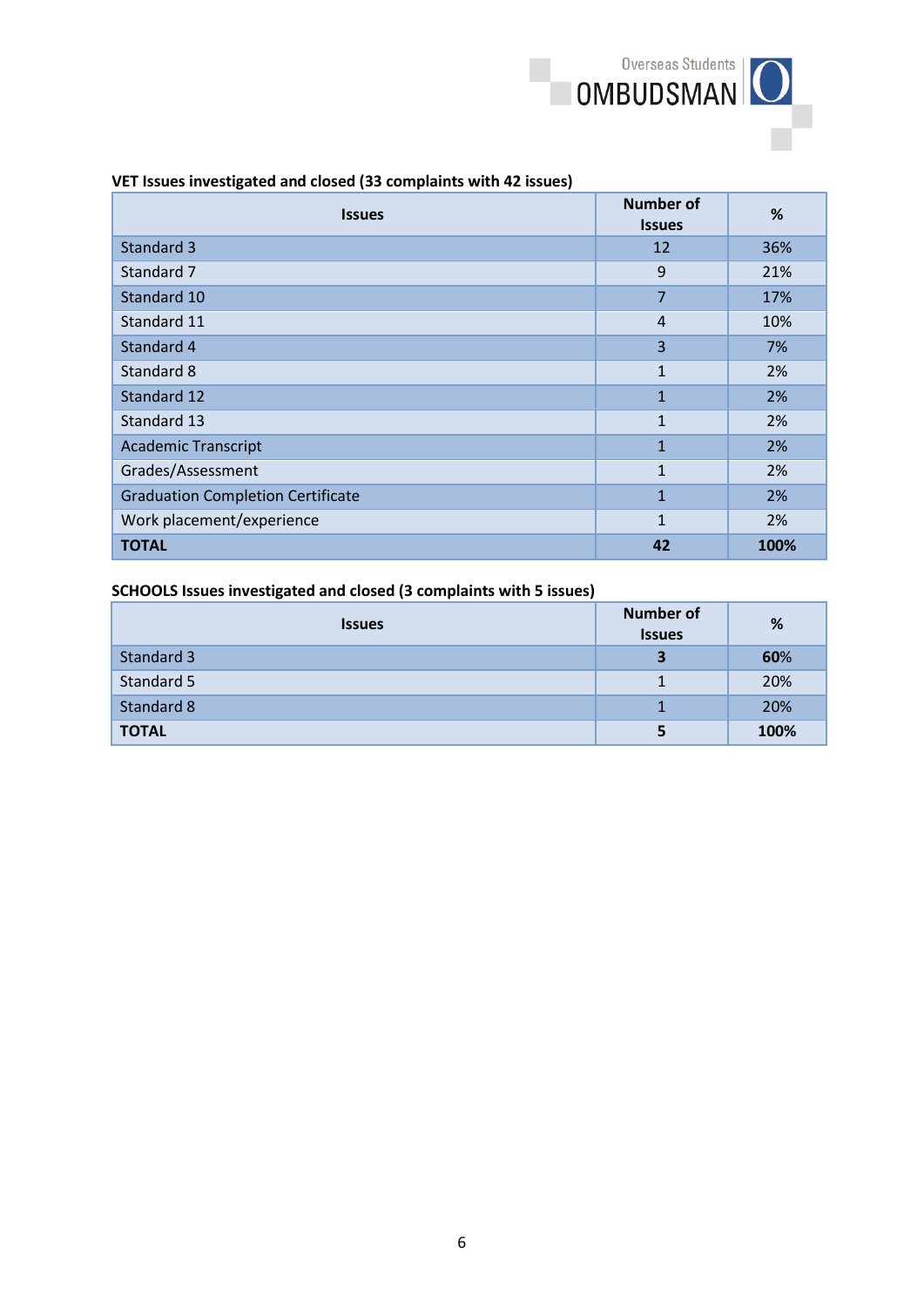

## **Complaints received by State/Territory**

| <b>State/Territory</b>              | Jan - March<br>2017 | <b>Number of</b><br>registered<br>providers <sup>8</sup> | Oct-Dec<br>2016 | <b>Number of</b><br>registered<br>providers <sup>9</sup> |
|-------------------------------------|---------------------|----------------------------------------------------------|-----------------|----------------------------------------------------------|
| Victoria                            | 78                  | 275                                                      | 73              | 274                                                      |
| <b>New South Wales</b>              | 72                  | 288                                                      | 53              | 284                                                      |
| Queensland                          | 65                  | 269                                                      | 34              | 259                                                      |
| Western Australia                   | 16                  | 85                                                       | 34              | 86                                                       |
| <b>National</b>                     | 20                  | 28                                                       | 15              | 30                                                       |
| <b>Australian Capital Territory</b> | $\Omega$            | 11                                                       | 2               | 11                                                       |
| South Australia                     | 10                  | 79                                                       | $\overline{2}$  | 79                                                       |
| <b>Northern Territory</b>           | $\Omega$            | 5                                                        | $\Omega$        | 5                                                        |
| Tasmania                            | $\Omega$            | 9                                                        | $\Omega$        | 9                                                        |
| <b>Total</b>                        | 261                 | 1048                                                     | 213             | 1037                                                     |



<sup>8</sup> Number of providers in OSO jurisdiction by PRISMS 'main course sector". Includes South Australian (SA) providers, noting that we transfer complaint about SA providers to the SA Training Advocate. From PRISMS data 5 April 2017.

**.** 

<sup>9</sup> Number of providers in OSO jurisdiction by PRISMS 'main course sector". Includes South Australian (SA) providers, noting that we transfer complaint about SA providers to the SA Training Advocate. From PRISMS data 5 April 2017.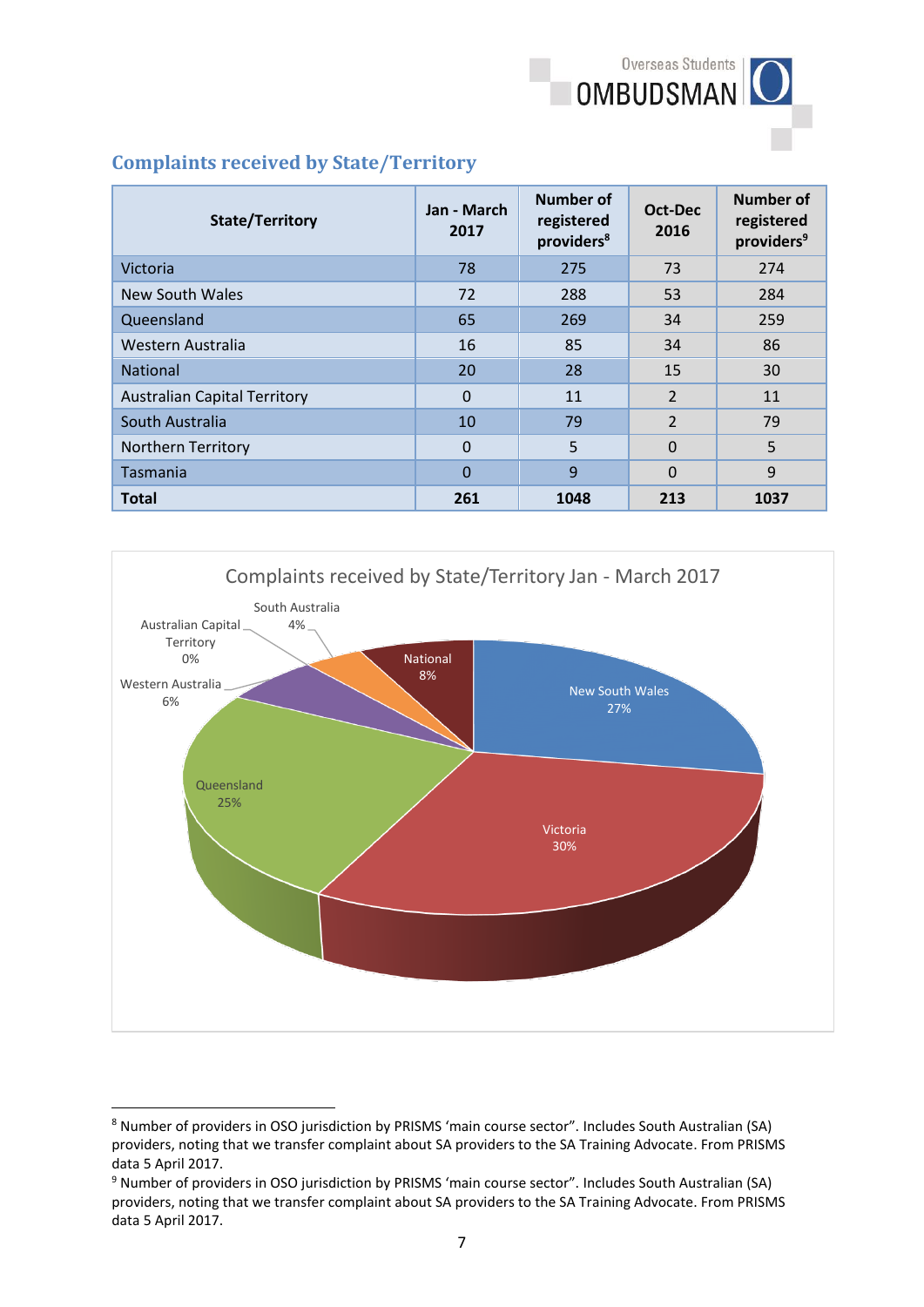

## **Complaints transferred by the OSO to another authority**

Under s 19ZK of the *Ombudsman Act 1976*, the OSO must transfer a complaint to another statutory complaint handler if it could be more effectively dealt with by that complaint handler.

The OSO transfers complaints about the quality of the education provider's teaching, staff or facilities to an appropriate regulator such as the Australian Skills Quality Authority (ASQA). The OSO transfers complaints about provider defaults and provider refunds in visa refusal cases to the Tuition Protection Service (TPS). Complaints about a South Australian education provider are transferred to the Office of the Training Advocate, South Australia.

| <b>Authority</b>                                           | Jan-Mar<br>2017 | Oct-Dec<br>2016 |
|------------------------------------------------------------|-----------------|-----------------|
| Tuition Protection Service (TPS)                           | 5               | 6               |
| Australian Skills Quality Authority (ASQA)                 | 3               | 14              |
| South Australian Training Advocate                         | $\overline{2}$  | 1               |
| Australian Human Rights Commission (AHRC)                  | 1               | 1               |
| Victorian Registration and Qualifications Authority        | $\Omega$        | 1               |
| <b>Tertiary Education Quality Standards Agency (TEQSA)</b> | 0               | $\Omega$        |
| Fair Work Ombudsman (FWO)                                  | 0               | $\Omega$        |
| <b>Total</b>                                               | 11              | 23              |

#### **Complaint issues transferred under s 19ZK to another authority<sup>10</sup>**

The OSO may also make disclosures under s 35A of the *Ombudsman Act 1976* to regulatory bodies or public authorities where it is in the public interest to do so.

The OSO made no disclosures during the January - March 2017 quarter.

#### **Outreach and engagement activities**

In this quarter, the OSO:

1

- Presented to the Council for International Education in Adelaide on ou[r consultation report](http://www.ombudsman.gov.au/__data/assets/pdf_file/0022/42826/Overseas-Students-Ombudsman-Consultation-Report-External-complaint-avenues-for-international-students-A453043.pdf)  [on external complaint avenues for international students](http://www.ombudsman.gov.au/__data/assets/pdf_file/0022/42826/Overseas-Students-Ombudsman-Consultation-Report-External-complaint-avenues-for-international-students-A453043.pdf)
- Participated in the Commonwealth, State and Territory International Education and Training Forum in Canberra
- Presented to education providers at the TPS provider information sessions in Sydney, Melbourne, Brisbane and Canberra
- Participated in a stall at the Universities Australia conference in Canberra
- Attended the ACT Minister's International Students Welcome event in Canberra
- Presented at the Study Melbourne and AFIS International Student Information Day in Melbourne
- Presented to Victorian schools registrars in Melbourne.

<sup>&</sup>lt;sup>10</sup> Subject to confirmation. The OSO confirms receipt if transfer with other authorities throughout the year